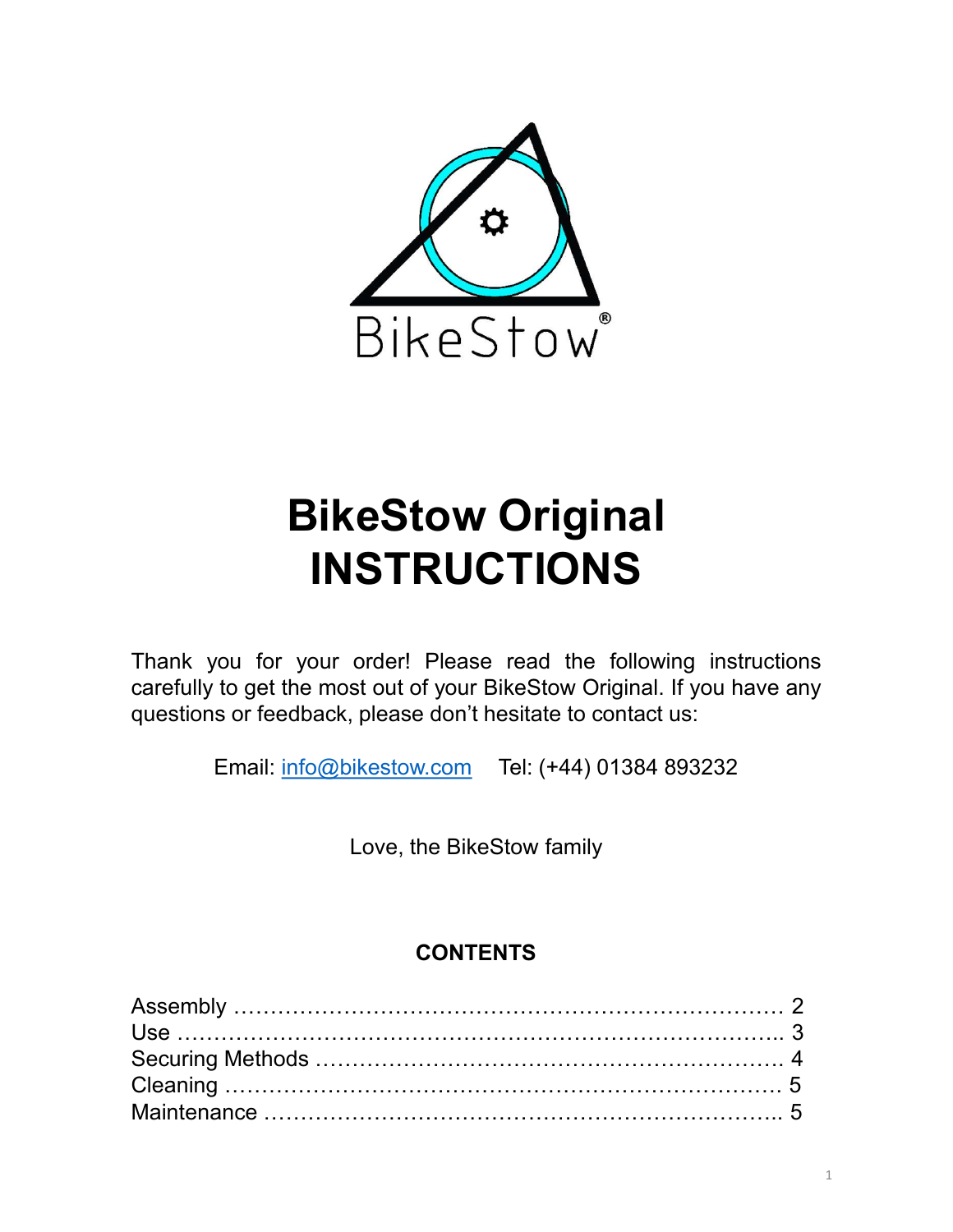## Assembly





3.



thread.

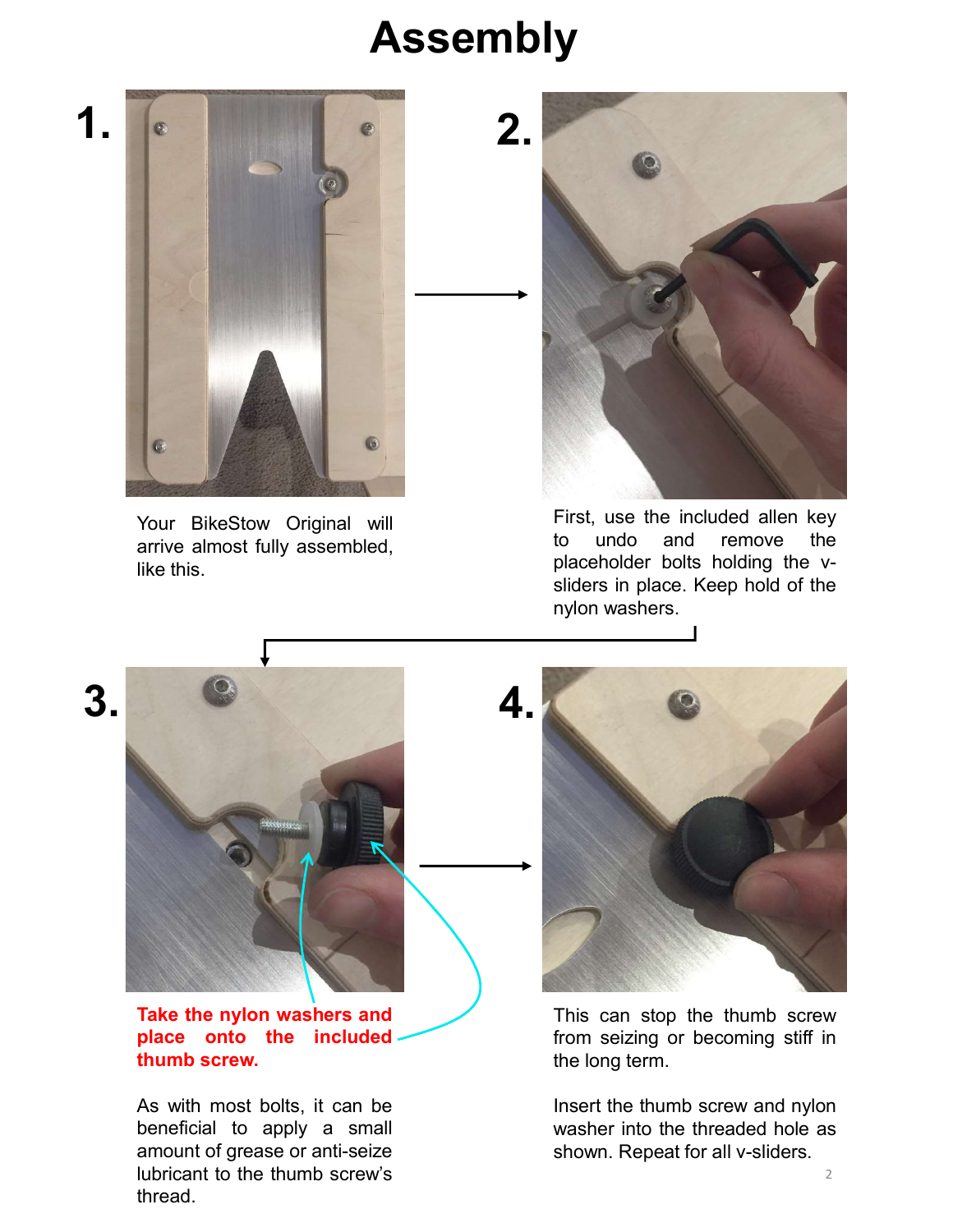# Use

### Unfolding the rack:

- 
- **USE**<br> **Unfolding the rack:**<br>
1. Use your foot to break the magnets.<br>
2. Carefully swing open the back panel<br>
until the "dogbone" drops into place.<br>
Push down on the "dogbone" to make<br>
sure it is firmly seated **Unfolding the rack:**<br>
1. Use your foot to break the magnets.<br>
2. Carefully swing open the back panel<br>
until the "dogbone" drops into place.<br>
Push down on the "dogbone" to make<br>
sure it is firmly seated. until the "dogbone" drops into place. Push down on the "dogbone" to make sure it is firmly seated.



### Folding the rack:

- 
- Folding the rack:<br>
1. Lift up the "dogbone".<br>
2. Gently pull the front panel towards<br>
you, allowing the rear panel to fold<br>
inwards. **2.** Conting the rack:<br>
1. Lift up the "dogbone".<br>
2. Gently pull the front panel towards<br>
you, allowing the rear panel to fold<br>
inwards. you, allowing the rear panel to fold inwards.



away from moving parts and closing surfaces. It hurts, a lot, if it closes on your fingers!

#### Stowing a bike:

- 
- 
- thumb screw to lock it in place.

Finger trap warning: When handling the BikeStow Original, take care to keep your fingers<br>away from moving parts and closing surfaces. It hurts, a lot, if it closes on your fingers!<br>1. Raise the v-slider.<br>1. Raise the v-sli Finger trap warning: When handling the BikeStow Original, take care to keep your finger<br>taway from moving parts and closing surfaces. It hurts, a lot, if it closes on your fingers!<br>Stowing a bike:<br>2. Drop the bike into the Finger trap warning: When handling the BikeStow Original, take care to keep your finger and way from moving parts and closing surfaces. It hurts, a lot, if it closes on your fingers!<br>
Stowing a bike:<br>
1. Raise the v-slider Finger trap warning: When handling the BikeStow Original, take care to keep your fingers<br>away from moving parts and closing surfaces. It hurts, a lot, if it closes on your fingers!<br>Stowing a bike:<br>1. Raise the v-slider.<br>2.

**MTB:** in rearwards with the handlebars turned.

Road / Track / CX etc: alternate between front wheel in and rear wheel in first.



waterproof, however, wet tyres are fine). If you want to use it outside for long periods, we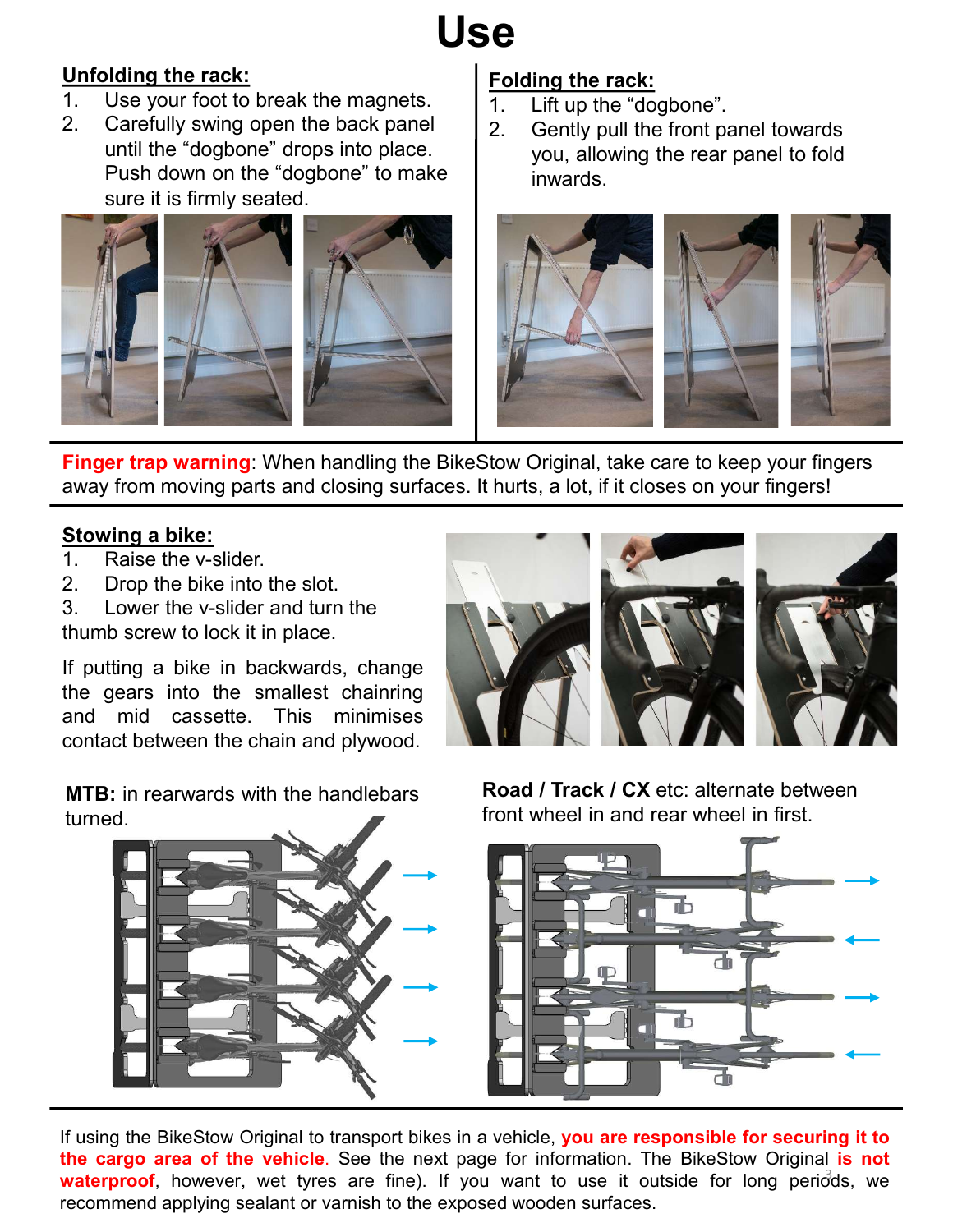# Securing Methods



#### Provided with your rack are two tie-down straps.

- 
- side.
- 

**Frovided with your rack are two tie-down straps.**<br>A. There are two cut-outs on each side of the back panel, straps may be passed through. (Recommended method).<br>B. A single strap over the top of the bike rack, secured to a

**Example 19 Frow ideal of the straps have between the provided with your rack are two tie-down straps may be passed through.** (Recommended method). A single strap over the top of the bike rack, secured to anchor points eit **Frovided with your rack are two tie-down straps.**<br>A. There are two cut-outs on each side of the back panel, straps may be passed through. (Recommended method).<br>B. A single strap over the top of the bike rack, secured to a A. There are two cut-outs on each side of the back panel, straps may be passed through. (Recommended method).<br>B. A single strap over the top of the bike rack, secured to anchor points either side.<br>C. Straps may be passed t A. There are two cut-outs on each side of the back panel,<br>passed through. (Recommended method).<br>B. A single strap over the top of the bike rack, secured to ancher side.<br>C. Straps may be passed through the large middle cut-